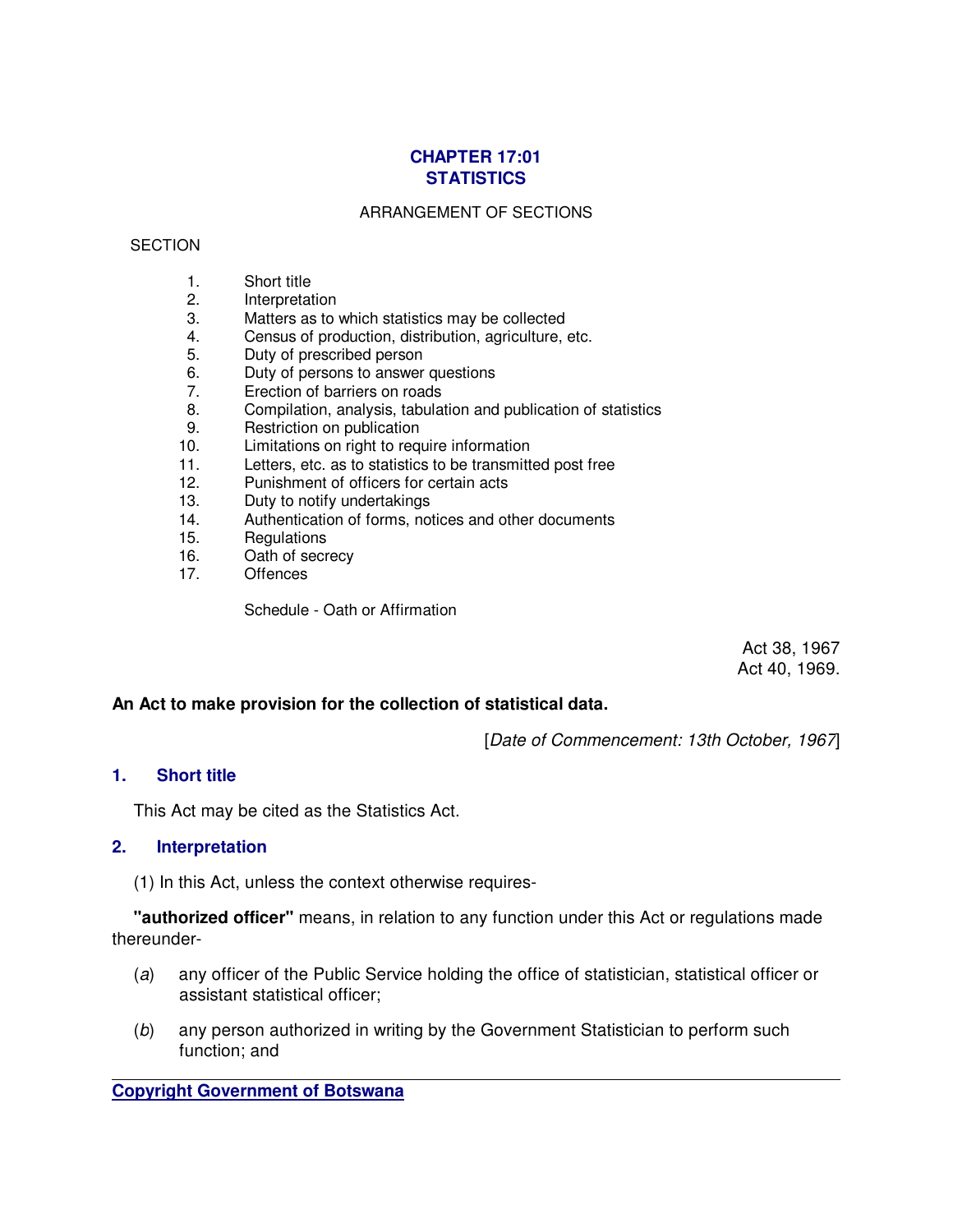(c) any member of a class of persons appointed by the Government Statistician in accordance with any regulations made under this Act to perform such function;

 **"census"** includes a sample survey;

 **"statistics"** means statistics which may be collected in terms of section 3;

 **"undertaking"** means any undertaking by way of trade or business whether or not the trade or business is carried on for profit and includes the undertaking of any local or other public authority or statutory corporation and any farmer.

 (2) Where an undertaking is wholly or partially carried on by means of branches situated at several premises, each branch of the undertaking shall, for the purposes of this Act, be deemed to be an undertaking unless the Minister otherwise directs.

# **3. Matters as to which statistics may be collected**

 (1) Subject to the provisions of this Act and to the directions of the Minister, statistics may be collected at such times, in such places or areas and in respect of such periods as may be prescribed, in relation to any aspect of all or any of the following matters-

- (a) population, housing, vital occurrences, morbidity, temporary or permanent migration to, from or within Botswana;
- (b) primary production, including farming, forestry, fishing and mining operations, which shall also include farming, the raising and breeding of animals, whether domesticated or wild, hunting and trapping, the gathering of animal products and of unprepared forest products, breeding of fish, quarrying, the exploitation of deposits of soil, sand, clay and gravel;
- (c) secondary production, including manufacture, assembly and repair, the generation and distribution of electricity and the production and distribution of gas, the supply of water, the operation of abattoirs, the publishing of newspapers, periodicals, books and other printed matter;
- (d) construction and related activities, including civil engineering works and repairs, demolition of buildings and structures and the clearing and levelling of land, soil erosion and water conservation works and borehole sinking;
- (e) internal trade, including the distribution of goods, external trade;
- $(t)$  the provision of services, of whatever nature, to consumers in the trade, the State and private sectors of the economy, including banking, finance and insurance, land, sea and air transport, travel and tourism, communication, storage, catering service, accommodation, health and health institutions, education, training and instruction, personal and professional services, recreation and amusement, laundry and cleaning service, sanitary service;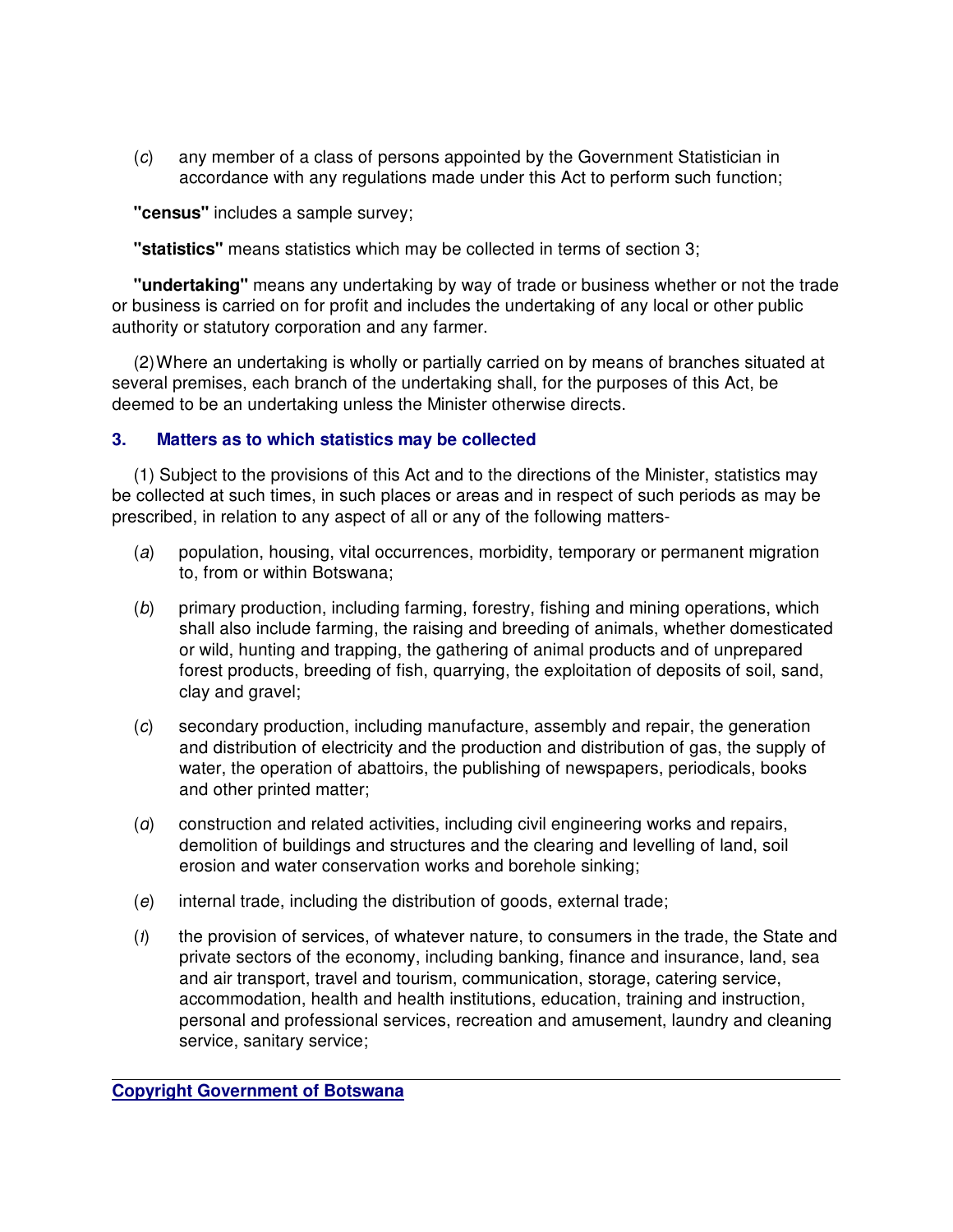- (g) activities of associations promoting business, professional or national interests;
- (h) prices of goods and services, hiring of accommodation, including rents and charges for accommodation;
- (i) national accounts, capital formation, savings and investment, balance of payments and flow of funds;
- (j) ownership, development, occupation, use and transfer of land and other immovable property, mortgages;
- (k) labour relations, including trade unions, employers' organizations, industrial councils and industrial disputes;
- $(l)$  employment, unemployment, remuneration, service hours and conditions;
- $(m)$  the public administrative, financial, industrial and commercial activities (not elsewhere specified) of the Government and local authorities and the activities of institutions established by them or by or in pursuance of any law;
- $(n)$  injuries, accidents;
- (o) social matters and activities, of whatever nature including religious and welfare organizations, aid societies, sports clubs and cultural societies, crime, administration of justice and enforcement of law;
- (p) family and household surveys including surveys of family and household budgets; and
- (q) any other matter prescribed by the Minister by order published in the Gazette.

 (2) The statistics which may be collected under subsection (1) may include financial statistics in relation to any matters mentioned therein.

 (3) The Minister may enter into arrangements with the Government of any neighbouring country as to any matter necessary or convenient for the purposes of carrying out his functions under this Act.

# **4. Census of production, distribution, agriculture, etc.**

 (1) The Minister may, for the purpose of providing from time to time general statistical surveys of the state of the economy or any sector thereof, take a census of-

- (a) production;
- (b) distribution and other services;
- (c) farming, including-
	- (i) the situation, area, description and extent of land used for farming, and the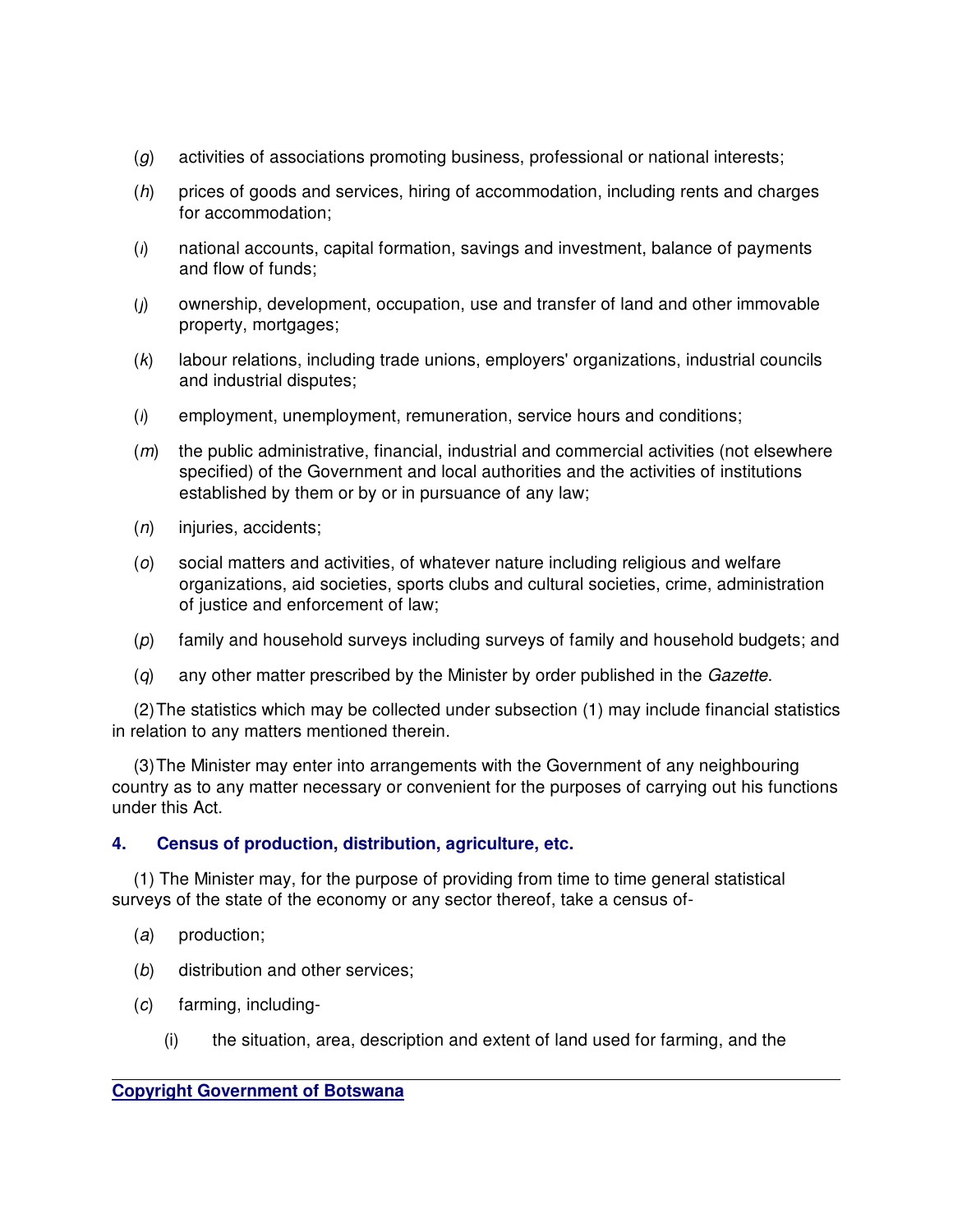payment of rates and taxes thereon;

- (ii) the names and addresses of the owner or occupiers of the land, whether the land or any part thereof is let, if let, the area leased and the rental obtained;
- (iii) the character and use of different parts of the land, the time at which any use thereof was begun or will become fully effective and their produce at any time during the period to which the census relates;
- (iv) fixed and other equipment, livestock, and the stocks of farming produce and requisites held in respect of the land, and the provision and maintenance of such equipment, livestock and requisites and the provision of farming services for the benefit of the land;
- (v) the methods and operations used on the land, the marketing or other disposal of the produce thereof, any payment received under any enactment in respect of such produce;
- (vi) the number and description of persons employed on, or employed by the occupier in disposing of the produce of the land and the remuneration paid to, the hours worked by, persons so employed or persons of different description.

 (2) Any person carrying on an undertaking may be required by notice given in such form as may be prescribed to furnish returns for the purpose of a census under this section; and together with such notice he shall be issued with such forms as are required for the census.

 (3) Any person carrying on an undertaking may be required to furnish returns for the purposes of a census under this section; and the census may either be taken to cover all undertakings in the field of production, distribution and other services, or farming, or may be confined to such classes or descriptions of those undertakings as may be prescribed; and without prejudice to the generality of the provisions of this subsection, the Minister may by order published in the Gazette exempt from the obligation to furnish returns for the purposes of such census, either wholly or to the prescribed extent, and either unconditionally or subject to prescribed conditions, any persons or any prescribed class or description of persons.

 (4) The Minister shall prescribe the matters about which a person may be required to furnish returns for the purposes of any census under this section, the time within which any return is required to be made, and the period to which any census relates.

 (5) A census under this section may be conducted in conjunction with a census under the provisions of the Census Act.

## **5. Duty of prescribed person**

 For the purpose of enabling statistics to be collected otherwise than by way of census taken under the provisions of section 4 every prescribed person shall, when required by the Government Statistician or an authorized officer, furnish, in the form (if any) supplied by that officer, or in the absence of such form or where the person concerned is unable for any reason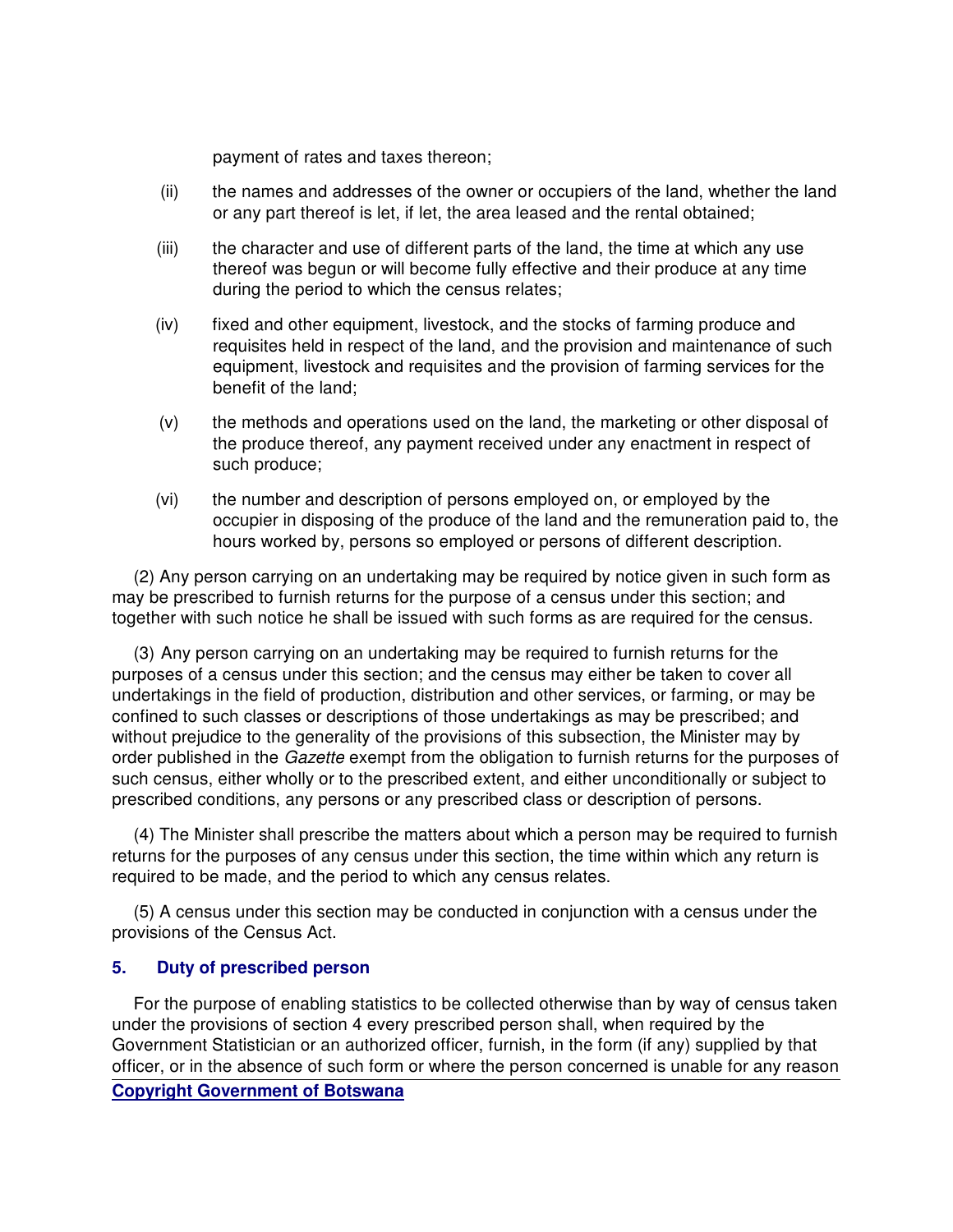to complete such form, verbally, the particulars or information required by the relevant regulations relating to the matter in respect of which such particulars are or such information is so required.

## **6. Duty of persons to answer questions**

 Every person shall, to the best of his knowledge and belief, answer, all such questions put to him verbally or in the form of a questionnaire served on him by the Government Statistician or any authorized officer as are necessary for obtaining any information required for the collection of statistics in accordance with the provisions of section 4 or 5.

## **7. Erection of barriers on roads**

 (1) For the effective carrying out of the provisions of this Act and notwithstanding the provisions of any law relating to the obstruction of roads, any authorized officer may erect a temporary barrier across any road but such officer shall erect such temporary barrier at such distances as may be prescribed and shall take all such other steps as may be reasonably necessary to protect the users of the road from injury to themselves or their property.

 (2) Where a person is required to do so by an authorized officer, wearing such means of identification as may be prescribed, he shall, if he is a pedestrian, stop or, if he is in charge of a vehicle, bring such vehicle to a standstill.

# **8. Compilation, analysis, tabulation and publication of statistics**

 (1) The Government Statistician shall cause statistics collected in pursuance of the provisions of this Act to be compiled, analysed and tabulated and may, subject to the provisions of this Act and the directions of the Minister, cause statistics or abstracts thereof to be published with or without observations thereon and in such manner as he may determine.

 (2) Anything published in accordance with the provisions of subsection (1) shall be laid before the National Assembly within 14 days of publication.

# **9. Restriction on publication**

Except for the purpose of a prosecution under this Act-

- (a) no individual return or part thereof; made for the purpose of this Act;
- (b) no answer given to any question put for the purpose of this Act; and
- (c) no report, abstract or other document, containing particulars comprised in any such return of answers so arranged as to enable identification of such particulars with any person, undertaking or business,

shall be published, admitted in evidence in any civil or criminal proceedings or shown to any person not employed in the execution of a duty under this Act unless the previous consent in writing thereto has been obtained from the person making such return or giving such answer

# **Copyright Government of Botswana**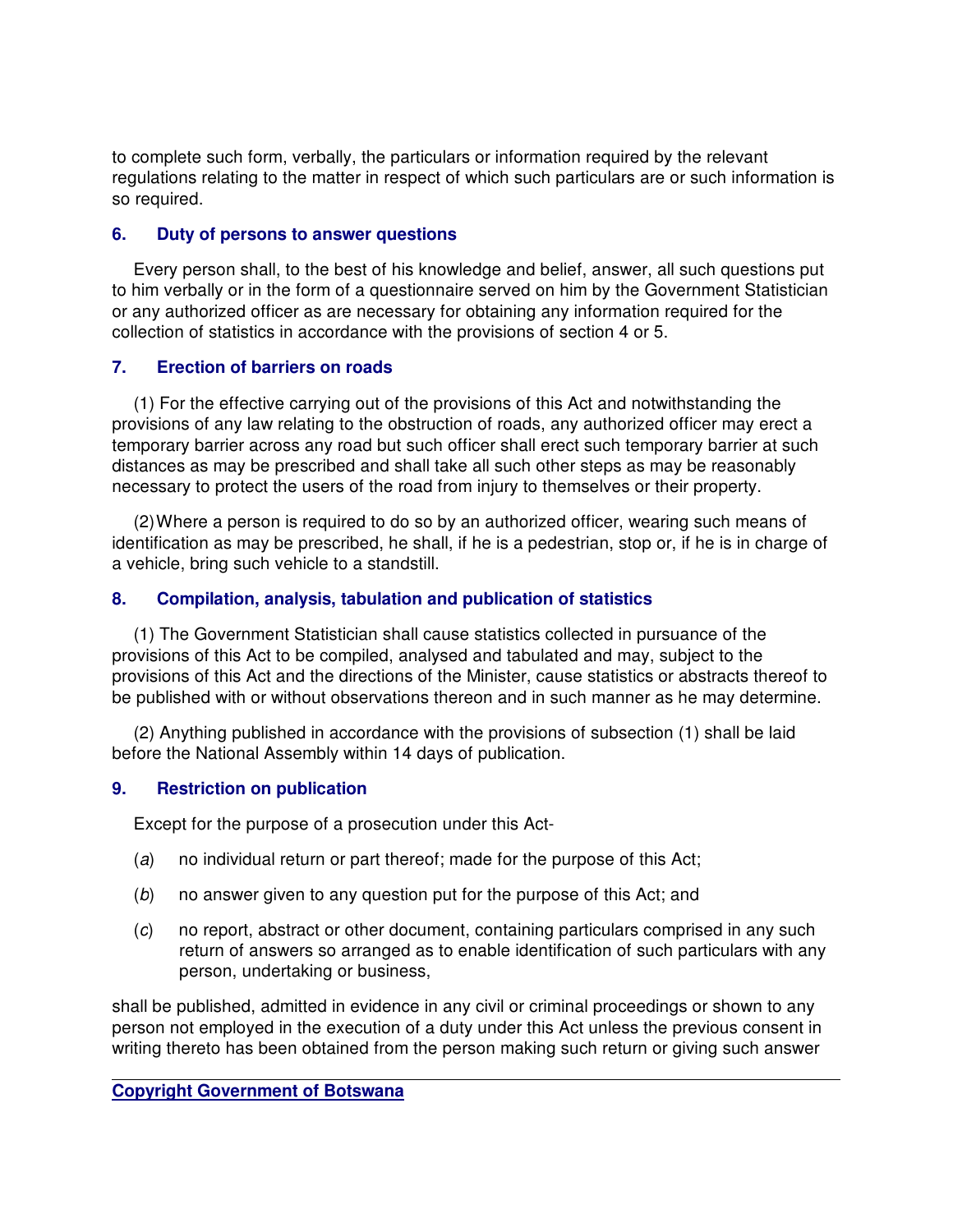or, in the case of an undertaking or business, from the owner for the time being of that undertaking or business:

 Provided that nothing in this section shall prevent or restrict the publication of any such report, abstract or other document without such consent where the particulars in such report, abstract or other document is merely to enable identification of the fact that the particulars relate to an undertaking or business which is the only undertaking or business within its sphere of activities, so however that in no case shall such particulars enable identification of the costs of production, the capital employed or profits arising in any such undertaking or business.

## **10. Limitations on right to require information**

 (1) Nothing contained in this Act shall affect or be deemed to affect any enactment relating to the disclosure or non-disclosure of any official secret or confidential information, evidence or document, and any person required by the Government Statistician or any authorized officer to supply any information, to give any evidence or to produce any document, shall be entitled in respect of such information, evidence or document to plead the same privilege before the Government Statistician or an authorized officer, as before a court of competent jurisdiction.

 (2) No person shall be required to supply any information under this Act which involves the disclosure of any technical process or trade secret in or relating to the undertaking of which he is the owner or in the conduct or supervision of which he is engaged.

## **11. Letters, etc., as to statistics to be transmitted post free**

 All letters, parcels and packets and all telegraphic messages relating to statistics shall, if marked with the words "Statistics" and "On Botswana Government Service", and when transmitted to or by the Government Statistician or an authorized officer, be free of postal, telegraphic or other charges made for their conveyance or transmission.

### **12. Punishment of officers for certain acts**

Any person, being a person employed in the execution of any function under this Act, who-

- (a) puts an improper or offensive question to any person;
- (b) knowingly makes false returns or compiles for issue any false statistics or information;
- (c) asks, receives or takes, in respect of or in connection with his employment under this Act from any person, other than an officer of the Government duly authorized thereto, any payment or reward;
- (d) by virtue of such employment becomes possessed of any information which might exert influence upon or affect the market value of any share, interest, product or article, and before such information is made public, directly or indirectly uses such information for personal gain; or
- (e) discloses or makes known any matter or thing in breach of an oath or affirmation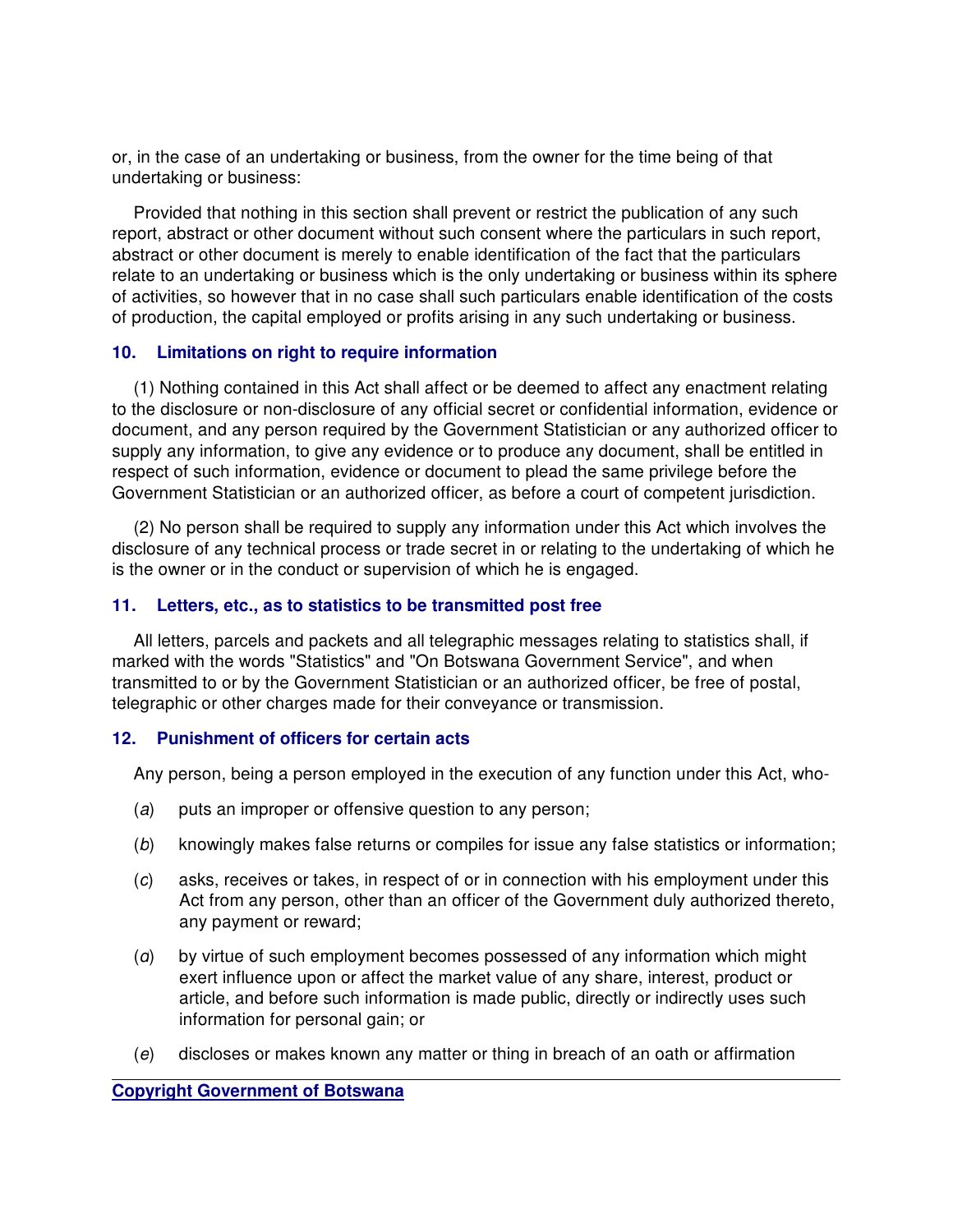made under the provisions of section 16,

shall be guilty of an offence and liable on conviction to a fine not exceeding P400 or to imprisonment for a term not exceeding one year, or to both.

# **13. Duty to notify undertakings**

 If the Government Statistician publishes, by advertisement in the Gazette, and in such newspapers as may appear to him to be undertakings sufficient for notifying the persons concerned, a list of the classes or descriptions of undertakings in relation to which returns will be required for the purposes of a particular census or inquiry under this Act, it shall be the duty of every person carrying on an undertaking of any such class or description as aforesaid who has not received notice under section 4(2) or who has not been required to supply particulars or information under the provisions of section 5 in relation to that census or inquiry to inform such person as may be specified in the advertisement within such period, being not less than 21 days after the date of publication of the advertisement, as may be specified therein, that he is carrying out an undertaking as aforesaid, and to give to that person such prescribed particulars of the undertaking as may be so specified.

## **14. Authentication of forms, notices and other documents**

 Every form, notice or other document given or issued by an officer under this Act shall be sufficiently authenticated if the name of the officer by whom it is given or issued has been printed or stamped thereon.

## **15. Regulations**

 (1) The Minister may make regulations either generally or with respect to any class or description of persons or undertakings and in relation to any class or description of statistics-

- (a) prescribing anything which, in terms of this Act, is to or may be prescribed;
- (b) prescribing the forms and documents to be used in connection with the collecting of statistics,
- (c) prescribing the particulars and information to be furnished in relation to any matter in respect of which statistics may be collected under this Act;
- (d) prescribing the manner and form in which, and the times and places at which, and the persons by whom and to whom statistical information shall be furnished;
- (e) prescribing the fees payable by persons requiring statistical information from the Government;
- (f) providing for the appointment of advisory committees and the fees or allowances payable to their members; and
- (g) generally for the better carrying out of the provisions of this Act.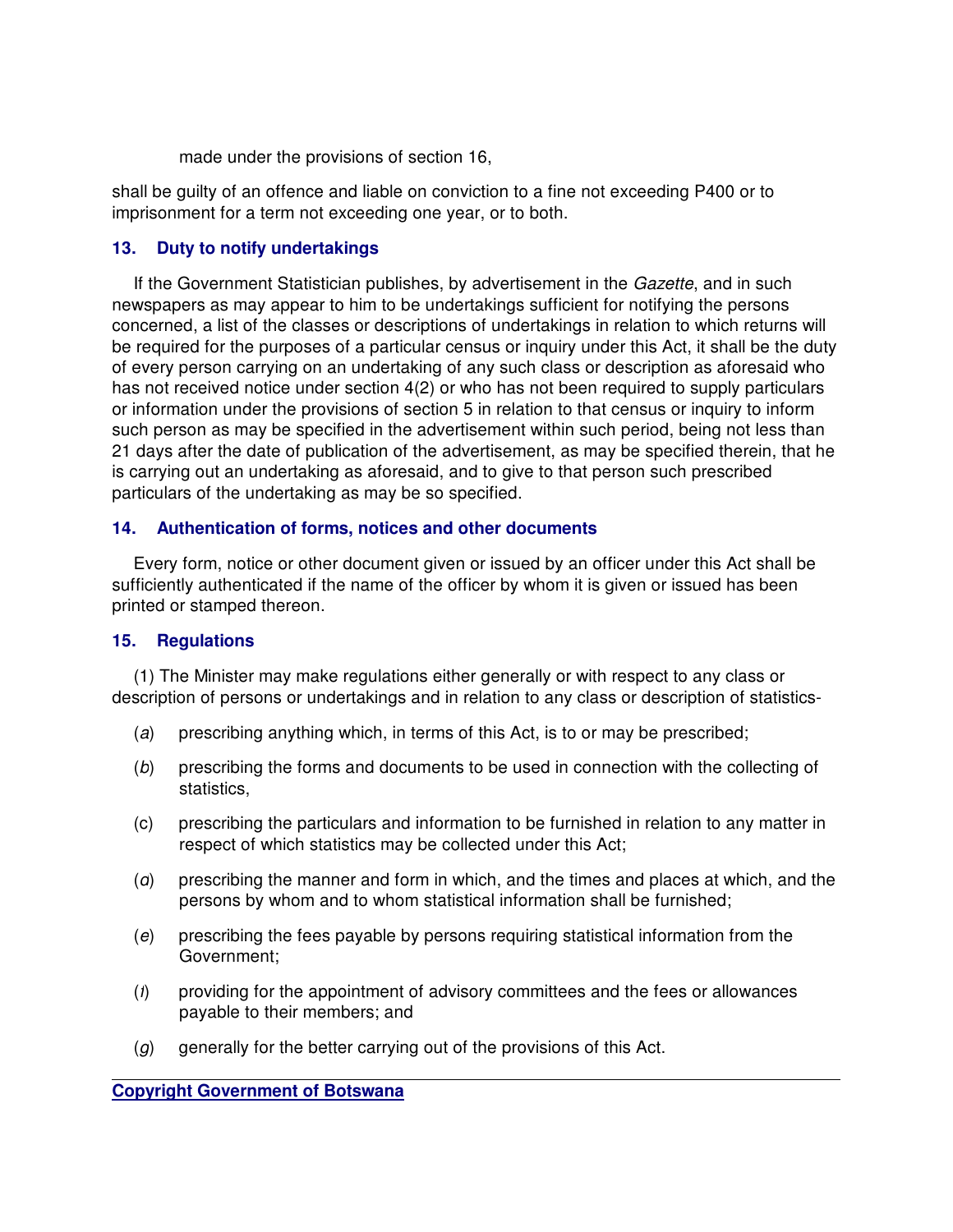(2) Any regulation may provide that any person who, without reasonable cause, fails to comply therewith shall be guilty of an offence and liable on conviction to a fine not exceeding P50 or, in the case of a continuing failure, to a fine of P2 for every day during which such failure continues.

## **16. Oath of secrecy**

 Every person employed in the execution of any duty under this Act or any regulation made thereunder shall before entering upon his duties make and subscribe the oath or affirmation set out in the Schedule before a Commissioner of Oaths or before the Government Statistician who is hereby authorized to administer such oath.

## **17. Offences**

Any person who-

- (a) hinders or obstructs the Government Statistician or an authorized officer in the execution of any of his functions under this Act;
- (b) refuses or neglects-
	- (i) to fill in and supply the particulars required in any return form or other document which by this Act he is required to fill in and supply, or
	- (ii) to answer any questions or inquiries put to him under the authority of this Act;
- (c) without lawful authority destroys, defaces or mutilates any return, form or other document containing particulars collected under this Act;
- (d) makes in any form or document filled in or supplied in pursuance of this Act or in answer to any question put to him under authority of this Act, any statement which is false in any material particular, or having no reasonable ground for believing the same to be true;
- (e) publishes or shows anything in contravention of the provisions of section 9;
- (f) contravenes the provisions of section 13 unless he can show he did not know and had reasonable cause for not knowing that he was required to give information or particulars under the provisions of that section;
- $(g)$  not being an authorized officer in relation to the obtaining of any particular statistical information, holds himself out to be an authorized officer for the purpose of obtaining or attempting to obtain that information; or
- (h) fails to comply with any request or direction given or made by an authorized officer in accordance with the provisions of section 7,

shall be guilty of an offence and shall be liable on conviction to a fine not exceeding P100 or to

**Copyright Government of Botswana**